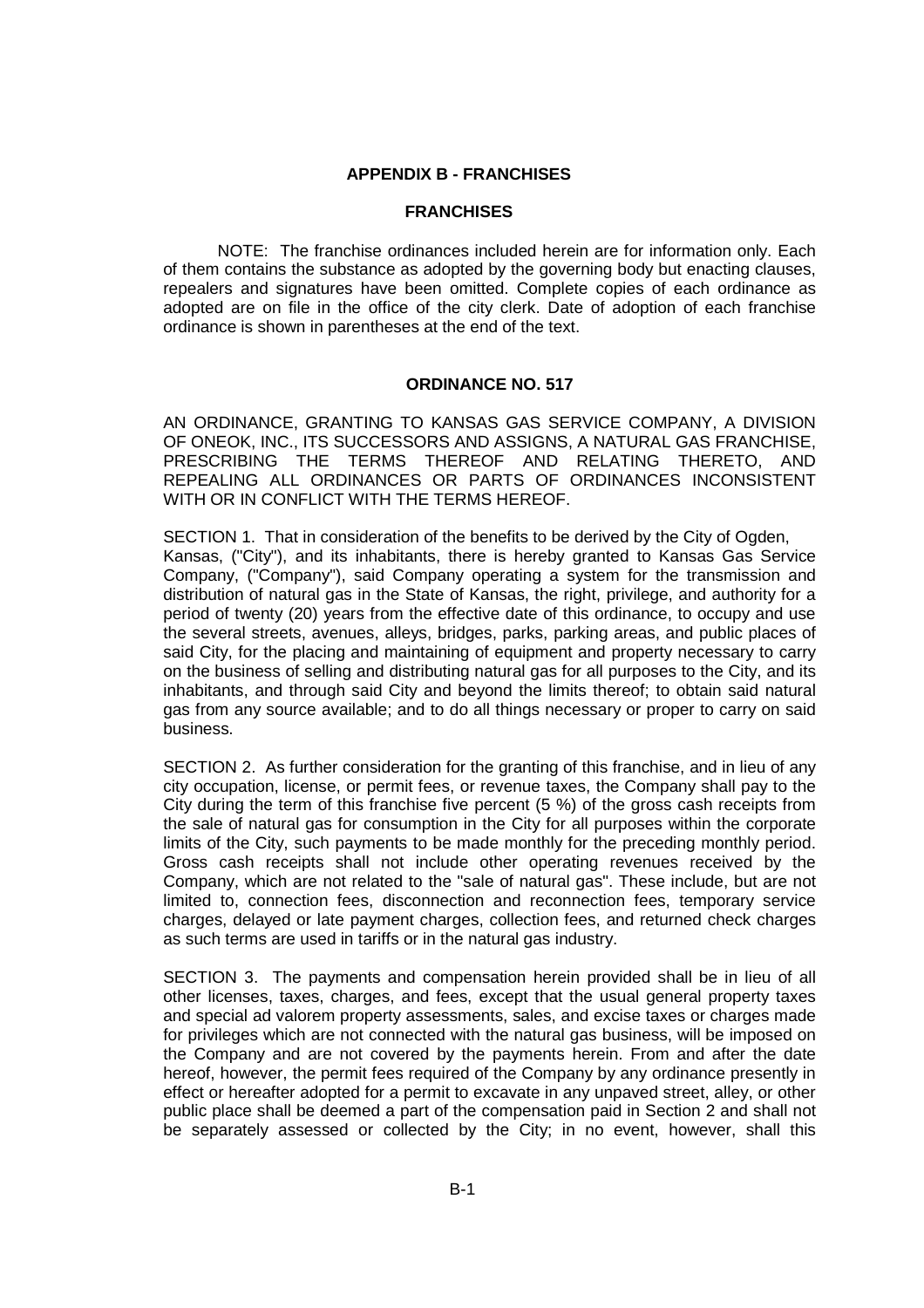provision be interpreted to waive the requirement of notice to the City and the procedural requirements of such ordinance.

SECTION 4. The use of Right of Way under this franchise by the Company shall be subject to all rules, regulations, policies, resolutions, and ordinances now or hereafter adopted or promulgated by the City in the reasonable exercise of its police power. In addition, the Company shall be subject to all laws, rules, regulations, policies, resolutions, and ordinances now or hereafter adopted or promulgated by the City relating to permits, sidewalk and pavement cuts, utility location, construction coordination, and other requirements on the use of the Right of Way; provided, however, that nothing contained herein shall constitute a waiver of or be construed as waiving the right of the Company to oppose, challenge, or seek judicial review of, in such manner as is now or may hereafter be provided by law, any such rules, regulation, policy, resolution, or ordinance proposed, adopted, or promulgated by the City and, further provided, other than the items enumerated in Section 3 herein, that such laws, rules, regulations, policies, resolutions, or ordinances shall not require the payment of additional fees or additional costs for the use of the Right of Way. In any event, the Company is granted an offset tor such fees and costs against the franchise fees required to be paid hereunder.

SECTION 5. All mains, services, and pipe which shall be laid or installed under this grant shall be so located and laid as not to obstruct or interfere with any water pipes, drains, sewers, or other structures already installed. Company shall provide, prior to commencing work, information to the City concerning work to be performed in the streets, avenues, bridges, parks, parking areas, and public places of the City, as the City may from time to time require for purposes of record keeping. The City may require that the information be provided on its standard permit form, but without requiring approval, consent, or fees. In the event of an emergency, Company shall have the right to commence work without having first providing such form(s).

SECTION 6. Company shall, in doing the work in connection with its said gas mains, pipes, and services, avoid, so far as may be practicable, interfering with the use of any street, alley, avenue, or other public thoroughfare. It shall, without expense to the City, and in a manner satisfactory to the duly authorized representatives of the City, replace such paving or surface in substantially as good condition as before said work was commenced.

SECTION 7. It is recognized that the natural gas to be delivered hereunder is to be supplied from a pipeline system transporting natural gas from distant sources of supply; and the Company, by its acceptance of this franchise as hereinafter provided, does obligate itself to furnish natural gas in such quantity and for such length of time, limited by the terms hereof, as the said sources and said pipelines are reasonably capable of supplying.

SECTION 8. Company, its successors and assigns, in the construction, maintenance, and operation of its natural gas system, shall use all reasonable and proper precaution to avoid damage or injury to persons and property, and shall hold and save harmless the City from any and all damage, injury, and expense caused by the negligence of said Company, its successors and assigns, or its or their agents or servants.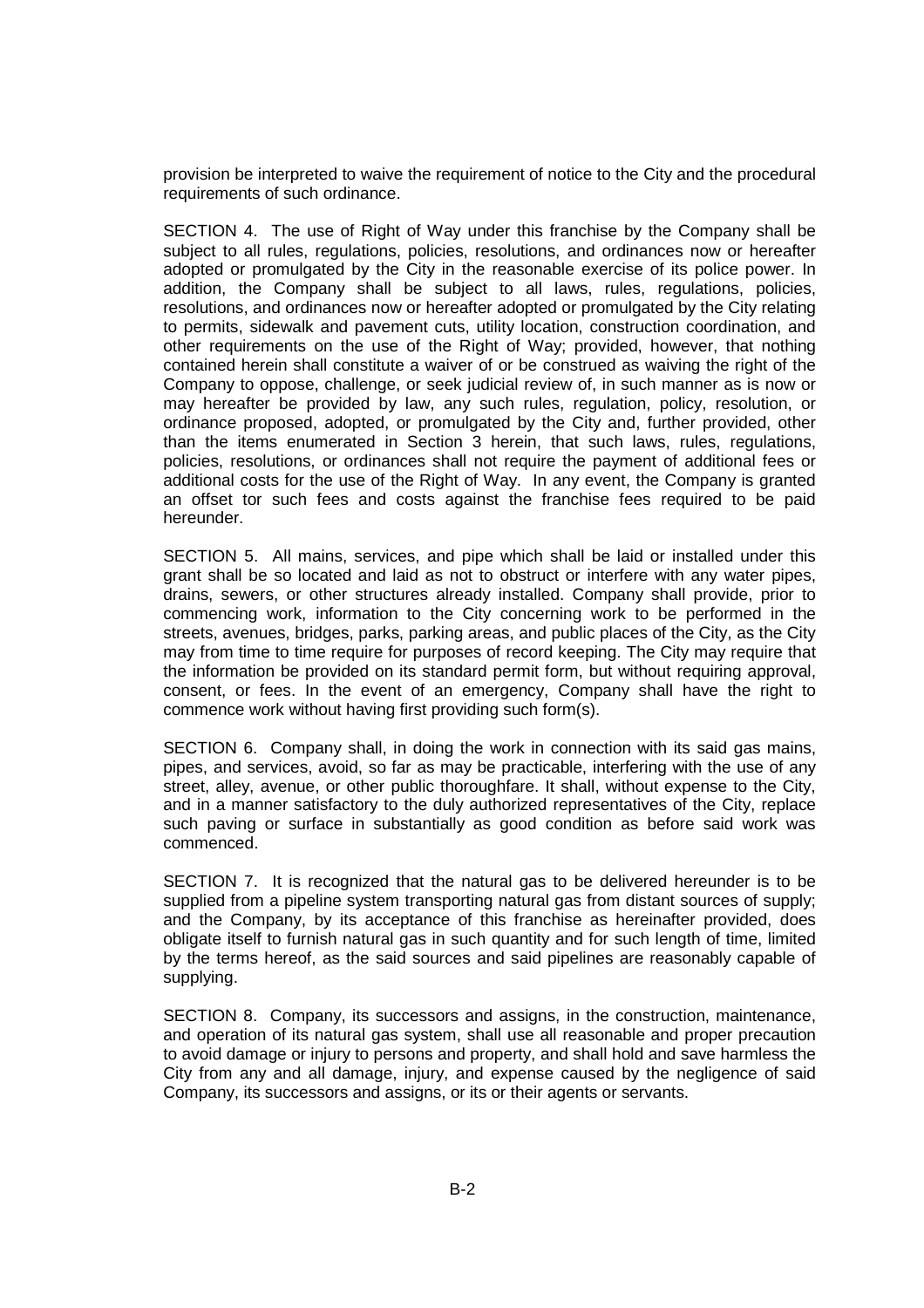SECTION 9. Within twenty (20) days after the passage and approval of this Ordinance, Company shall file the same with the Kansas Corporation Commission for the Commission's approval.

SECTION 10. After the approval of this Ordinance by the Kansas Corporation Commission, Company shall file with the City Clerk of the City its written acceptance of this Ordinance. Said Ordinance shall become effective and be in force and shall be and become a binding contract between the parties hereto, their successors and assigns, on the fifteenth day of December, 2002, such date being at least sixty (60) days after the final passage and approval by the City. During said sixty day period, publication of this Ordinance shall be as required by law.

SECTION 11. This Ordinance, when accepted as above provided, shall constitute the entire agreement between the City and the Company relating to this franchise and the same shall supercede and cancel any prior understandings, agreements, or representations regarding the subject matter hereof, or involved in negotiations pertaining thereto, whether oral or written, shall be binding upon the parties, including their successors and assigns, and shall not be amended or further obligations imposed without mutual consent of the parties hereto. (10-2-02)

## **ORDINANCE NO. 690**

AN ORDINANCE, GRANTING TO WESTAR ENERGY, INC., A KANSAS CORPORATION, ITS SUCCESSORS AND ASSIGNS, AN ELECTRIC FRANCHISE, PRESCRIBING THE TERMS THEREOF AND RELATING THERETO, AND REPEALING ALL ORDINANCES OR PARTS OF ORDINANCES INCONSISTENT WITH OR IN CONFLICT WITH THE TERMS HEREOF.

SECTION 1. That in consideration of the benefits to be derived by the City of Ogden, Kansas (the "City"), and its inhabitants, there is hereby granted to Westar Energy, Inc., a Kansas corporation, hereinafter sometimes designated as "Company," said Company being a corporation engaged in the business of selling and furnishing electric power throughout the state of Kansas and to the inhabitants of the City, the right, privilege, and authority for a period of ten (10) years from the effective date of this ordinance, to occupy and use the several streets, avenues, alleys, bridges, parks, parkings, and public places of said City, for the placing and maintaining of equipment and property necessary to carry on the business of selling and distributing electricity for all purposes to the City, and its inhabitants, and through said City and beyond the limits thereof; to obtain said electricity from any source available; and to do all things necessary or proper to carry on said business in the City.

SECTION 2. As further consideration for the granting of this franchise, and in lieu of any city occupation, license, or revenue taxes, the Company shall pay to the City during the term of this franchise five (5%) of its gross cash receipts from the sale of electric energy for use within the corporate limits of said City, such payment to be made monthly for the preceding monthly period. Gross cash receipts shall not include other operating revenues received by the Company, which are not related to the "sale of electric energy". Other operating revenues include, but are not limited to, delayed payment charges, connection fees, disconnection and reconnection fees, collection fees and